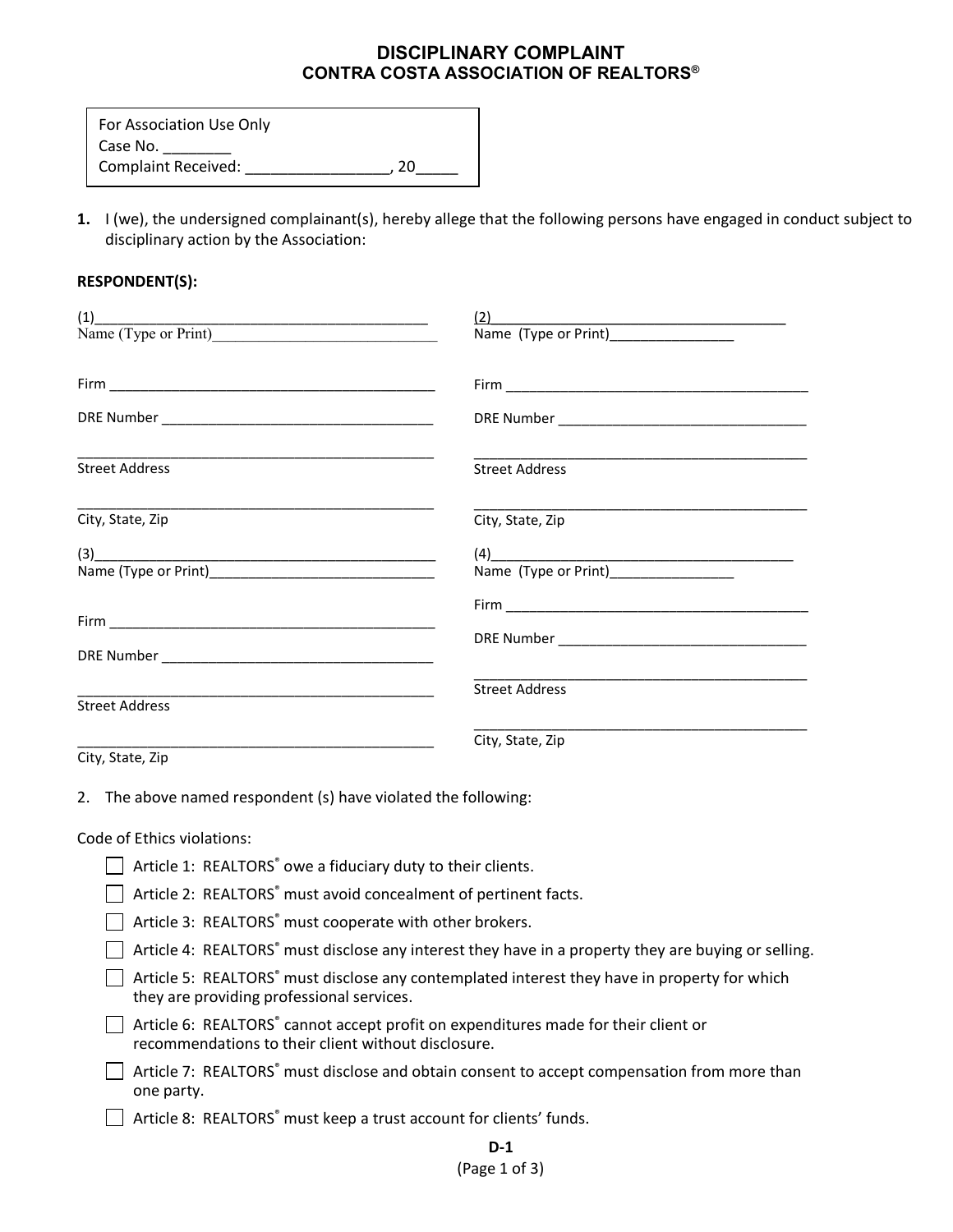|    |                                                                                                               | Article 9: REALTORS° must ensure that all agreements are in writing and clear.                                                                                                                                                                                                                                                                                             |  |
|----|---------------------------------------------------------------------------------------------------------------|----------------------------------------------------------------------------------------------------------------------------------------------------------------------------------------------------------------------------------------------------------------------------------------------------------------------------------------------------------------------------|--|
|    |                                                                                                               | Article 10: REALTORS® must not discriminate in their business on the basis of race, color, religion, sex, handicap,<br>familial status or native origin.                                                                                                                                                                                                                   |  |
|    |                                                                                                               | Article 11: REALTORS <sup>®</sup> must provide competent service.                                                                                                                                                                                                                                                                                                          |  |
|    |                                                                                                               | Article 12: REALTORS® must be honest in their real estate communications and present a true<br>picture in advertising.                                                                                                                                                                                                                                                     |  |
|    |                                                                                                               | Article 13: REALTORS <sup>®</sup> must not engage in the unauthorized practice of law.                                                                                                                                                                                                                                                                                     |  |
|    | Article 14: REALTORS® must cooperate in professional standards proceedings.                                   |                                                                                                                                                                                                                                                                                                                                                                            |  |
|    | Article 15: REALTORS® must not knowingly or recklessly make false or misleading statements about competitors. |                                                                                                                                                                                                                                                                                                                                                                            |  |
|    | Article 16: REALTORS® must not interfere with the exclusive representation agreements of other REALTORS®.     |                                                                                                                                                                                                                                                                                                                                                                            |  |
|    |                                                                                                               | Article 17; REALTORS <sup>®</sup> must arbitrate contractual disputes and certain non-contractual disputes arising out of the<br>real estate business.                                                                                                                                                                                                                     |  |
|    |                                                                                                               |                                                                                                                                                                                                                                                                                                                                                                            |  |
|    |                                                                                                               | Other membership duty as set forth in the bylaws of the Association (specify):                                                                                                                                                                                                                                                                                             |  |
| 3. |                                                                                                               | The facts and circumstances supporting the above allegation(s) are detailed in the attached statement marked<br>"Exhibit 1," which is hereby incorporated by reference and made part of this complaint.                                                                                                                                                                    |  |
| 4. |                                                                                                               | I am informed that the named respondent(s) are current REALTOR® members of the Association and/or<br>participants/subscribers in the MLS or that the property at issue is located within the jurisdiction of this<br>Association.                                                                                                                                          |  |
| 5. |                                                                                                               | Date of knowledge of alleged misconduct is entitled as a state of knowledge of alleged misconduct is<br>must be filed within 180 calendar days after the facts constituting alleged misconduct could have been known in<br>the exercise of reasonable diligence or one hundred eighty (180) days after the conclusion of the transaction, or<br>event, whichever is later. |  |
| 6. |                                                                                                               | Are the circumstances giving rise to this complaint, or the respondents in this case, involved in a civil or criminal<br>proceeding or in any proceeding before a governmental agency?<br>YES__________________________If you answered yes, please attach a written statement of explanation.                                                                              |  |
| 7. |                                                                                                               | Have you filed, or do you plan to file a similar or related complaint with another Association of REALTORS®?<br>YES_________ NO___________ If you answered yes, please attach a written statement of explanation.                                                                                                                                                          |  |
| 8. |                                                                                                               | I understand there will be a recording of any full disciplinary hearing. I understand that the recording is subject to<br>the rules of confidentiality and is made solely for the purpose of a Review by the Association Board of Directors, if<br>one is requested.                                                                                                       |  |
| 9. |                                                                                                               | I will be represented by an attorney, whose name, address, telephone number, and email address are:                                                                                                                                                                                                                                                                        |  |
|    |                                                                                                               |                                                                                                                                                                                                                                                                                                                                                                            |  |
|    |                                                                                                               |                                                                                                                                                                                                                                                                                                                                                                            |  |
|    |                                                                                                               |                                                                                                                                                                                                                                                                                                                                                                            |  |
|    |                                                                                                               |                                                                                                                                                                                                                                                                                                                                                                            |  |

**D-1** (Page 2 of 3)